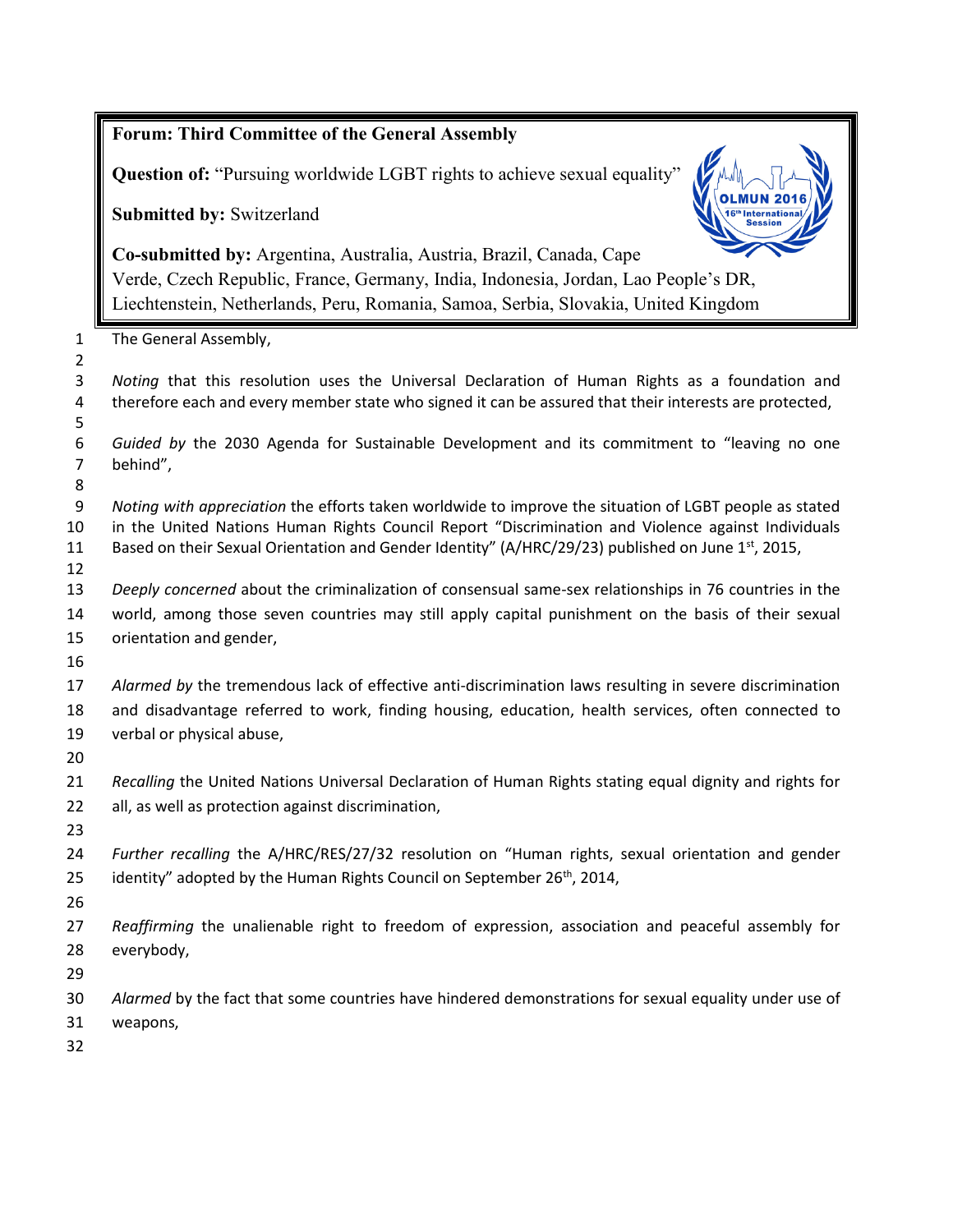| 33<br>34 | Keeping in mind that activists as well as homosexual individuals are executed through capital<br>punishment and that it is the world community's responsibility to guarantee human rights being |                                                                                                    |  |
|----------|-------------------------------------------------------------------------------------------------------------------------------------------------------------------------------------------------|----------------------------------------------------------------------------------------------------|--|
| 35       | accepted,                                                                                                                                                                                       |                                                                                                    |  |
| 36       |                                                                                                                                                                                                 |                                                                                                    |  |
| 37       | Recognizing the need to solve the issue on both levels, governmental action such as social acceptance,                                                                                          |                                                                                                    |  |
| 38       |                                                                                                                                                                                                 |                                                                                                    |  |
| 39       | Taking into consideration to sanction the member states after non-compliance in a financial way and                                                                                             |                                                                                                    |  |
| 40       | demanding information campaigns,                                                                                                                                                                |                                                                                                    |  |
| 41       |                                                                                                                                                                                                 |                                                                                                    |  |
| 42       | Bearing in mind the cultural and religious differences all over the world where acceptance is hardly                                                                                            |                                                                                                    |  |
| 43       | reachable because of their strict laws and rules of belief;                                                                                                                                     |                                                                                                    |  |
|          |                                                                                                                                                                                                 |                                                                                                    |  |
| 44<br>45 |                                                                                                                                                                                                 |                                                                                                    |  |
| 46       |                                                                                                                                                                                                 | 1. Urges to redefine LGBT community to LGBTQ+ community, in order to incorporate individuals       |  |
| 47       |                                                                                                                                                                                                 | on the entire gender and sexuality spectrum;                                                       |  |
| 48       |                                                                                                                                                                                                 |                                                                                                    |  |
| 49       | 2.                                                                                                                                                                                              | <b>Insists</b> on establishing an organ of the General Assembly which                              |  |
| 50       |                                                                                                                                                                                                 |                                                                                                    |  |
| 51       |                                                                                                                                                                                                 | a. Gives the LGBTQ+ community an organization to support and offer information,                    |  |
| 52       |                                                                                                                                                                                                 | b. Creates an environment which moves away from heteronormative standards and                      |  |
| 53       |                                                                                                                                                                                                 | implying to future generations that everyone is accepted and equal,                                |  |
| 54       |                                                                                                                                                                                                 | c. Develops public awareness and education, meaning health education in order to move              |  |
| 55       |                                                                                                                                                                                                 | forward decrease of heteronormativity,                                                             |  |
| 56       |                                                                                                                                                                                                 | d. Integrates LGBTQ+'s individuals in social and public media,                                     |  |
| 57       |                                                                                                                                                                                                 | e. Is divided into age groups to create a safe haven for all,                                      |  |
| 58       |                                                                                                                                                                                                 | Demands independent reports of the situation by Amnesty International, Human Rights<br>f.          |  |
| 59       |                                                                                                                                                                                                 | Watch or the newly founded UN Organ,                                                               |  |
| 60       |                                                                                                                                                                                                 |                                                                                                    |  |
| 61       |                                                                                                                                                                                                 |                                                                                                    |  |
| 62       |                                                                                                                                                                                                 | 3. Strongly proclaims that governments have to stress that any violence towards the community is   |  |
| 63       |                                                                                                                                                                                                 | punished the same as violence towards heterosexual communities, according to Article 2 of the      |  |
| 64       |                                                                                                                                                                                                 | Universal Declaration of Human Rights;                                                             |  |
| 65<br>66 | 4.                                                                                                                                                                                              | Accepts the individual decisions of member countries to allow same-sex marriage or divorce and     |  |
| 67       |                                                                                                                                                                                                 | adoption;                                                                                          |  |
| 68       |                                                                                                                                                                                                 |                                                                                                    |  |
| 69       | 5.                                                                                                                                                                                              | <b>Calls upon</b> all member states to recognize and protect transgender individuals with measures |  |
| 70       |                                                                                                                                                                                                 | such as but not limited to legitimizing mental and biological sex changes;                         |  |
| 71       |                                                                                                                                                                                                 |                                                                                                    |  |
| 72       | 6.                                                                                                                                                                                              | Asks all member states to ally in order to globally fight discrimination of LGBTQ+ individuals;    |  |
| 73       |                                                                                                                                                                                                 |                                                                                                    |  |
| 74       | 7.                                                                                                                                                                                              | Supports any further ideas, measures and strategies which can be helpful in the problem-solving    |  |
| 75       |                                                                                                                                                                                                 | process.                                                                                           |  |
| 76       |                                                                                                                                                                                                 |                                                                                                    |  |
|          |                                                                                                                                                                                                 |                                                                                                    |  |